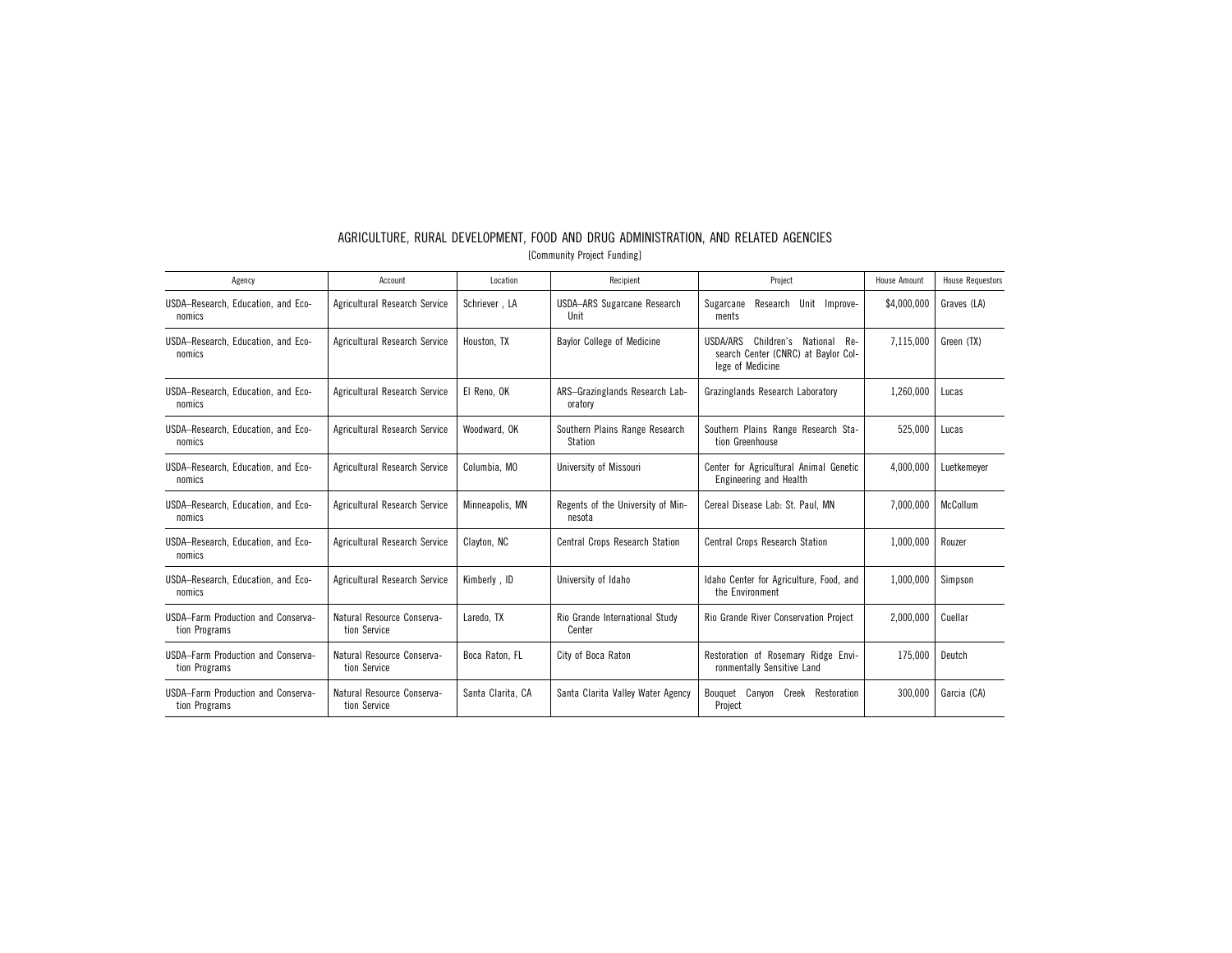| Agency                                                     | Account                                    | Location         | Recipient                                                        | Project                                                                                               | <b>House Amount</b> | <b>House Requestors</b> |
|------------------------------------------------------------|--------------------------------------------|------------------|------------------------------------------------------------------|-------------------------------------------------------------------------------------------------------|---------------------|-------------------------|
| USDA-Farm Production and Conserva-<br>tion Programs        | Natural Resource Conserva-<br>tion Service | Brandon, MS      | Rankin County Board of Super-<br>visors                          | Rankin County Watershed Protection &<br><b>Restoration Program</b>                                    | 1.200.000           | Guest                   |
| USDA-Farm Production and Conserva-<br>tion Programs        | Natural Resource Conserva-<br>tion Service | Kaunakakai. HI   | Aina Momona                                                      | 'Aina Momona Community-Led Stew-<br>ardship Project                                                   | 1.000.000           | Kahele                  |
| USDA-Farm Production and Conserva-<br>tion Programs        | Natural Resource Conserva-<br>tion Service | Willows, CA      | Glenn County Resource Conserva-<br>tion District                 | Glenn County Groundwater Recharge<br>Development Plan                                                 | 275.000             | LaMalfa                 |
| <b>USDA-Farm Production and Conserva-</b><br>tion Programs | Natural Resource Conserva-<br>tion Service | San Jose, CA     | County of Santa Clara                                            | Agricultural Resilience Incentive (ARI)<br>Program                                                    | 750.000             | Lofgren                 |
| USDA-Farm Production and Conserva-<br>tion Programs        | Natural Resource Conserva-<br>tion Service | Lambertville, NJ | City of Lambertville                                             | Music Mountain Woodland Restoration<br>and Stormwater Management Green<br>Infrastructure Project      | 450.000             | Malinowski              |
| USDA-Farm Production and Conserva-<br>tion Programs        | Natural Resource Conserva-<br>tion Service | Prairie View. TX | Prairie View A&M University                                      | Climate Resilient Agriculture Research<br>and Demonstration Program                                   | 1,500,000           | McCaul                  |
| USDA-Farm Production and Conserva-<br>tion Programs        | Natural Resource Conserva-<br>tion Service | Midland, MI      | <b>County of Midland</b>                                         | Midland County Flood Plain Reconnec-<br>tion and Enhancement                                          | 750.000             | Moolenaar               |
| USDA-Farm Production and Conserva-<br>tion Programs        | Natural Resource Conserva-<br>tion Service | New York, NY     | The Trustees of Columbia Univer-<br>sity in the City of New York | Addressing Climate Challenges to Ag-<br>riculture and Water Quality in the<br>New York City Watershed | 2.950.000           | Nadler                  |
| USDA-Farm Production and Conserva-<br>tion Programs        | Natural Resource Conserva-<br>tion Service | Moses Lake, WA   | <b>Grant County Conservation District</b>                        | Grant County Conservation Lake Res-<br>toration                                                       | 3.147.900           | Newhouse                |
| USDA-Farm Production and Conserva-<br>tion Programs        | Natural Resource Conserva-<br>tion Service | Whippany, NJ     | Township of Hanover                                              | Whippany River Regional Improvement<br>Initiative                                                     | 1.500.000           | Sherrill                |
| USDA-Farm Production and Conserva-<br>tion Programs        | Natural Resource Conserva-<br>tion Service | Twin Falls, ID   | City of Twin Falls                                               | Rock Creek Conservation and Water<br><b>Quality Enhancement</b>                                       | 4.000.000           | Simpson                 |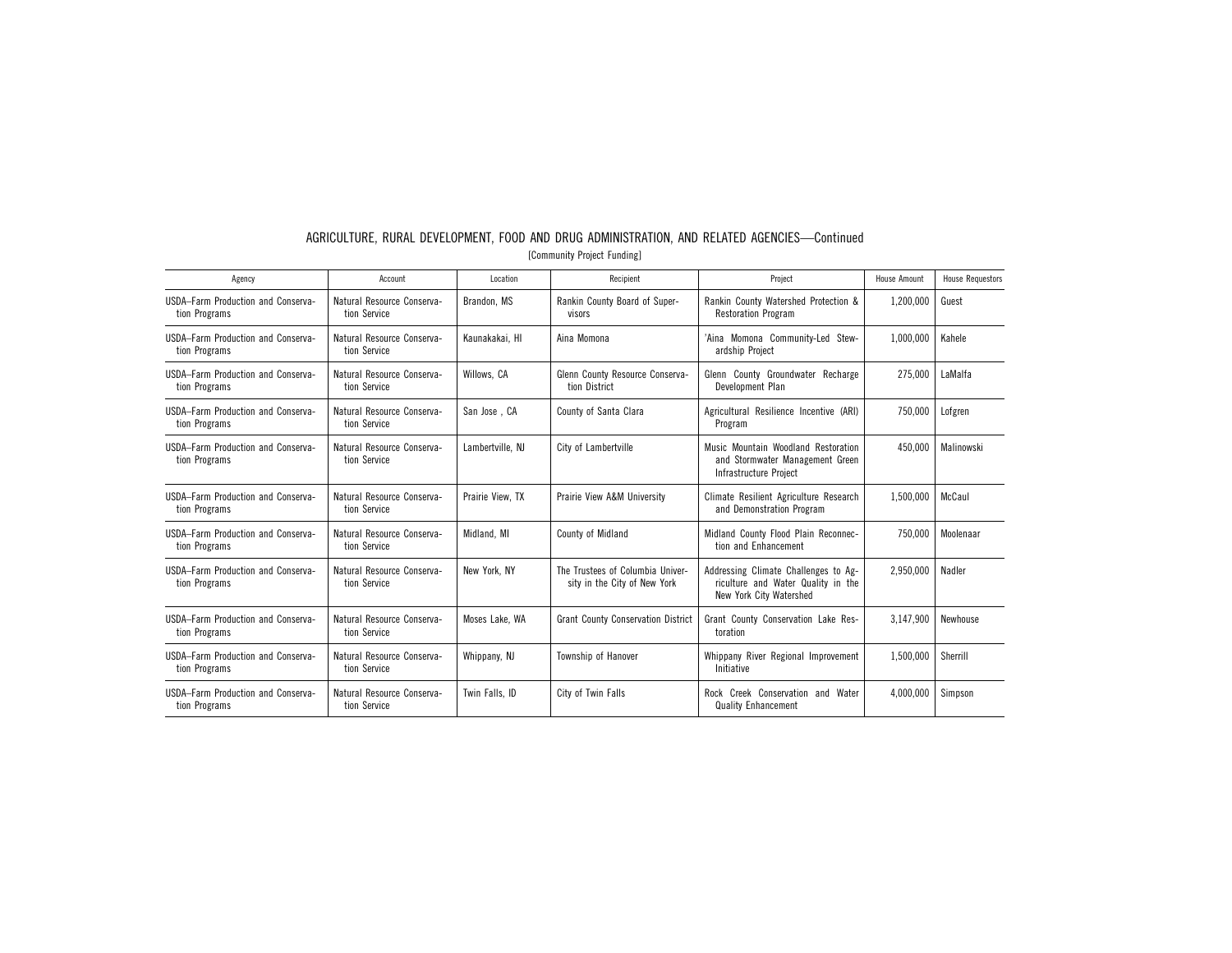| USDA-Farm Production and Conserva-<br>tion Programs | Natural Resource Conserva-<br>tion Service | Wilmington, NY          | Ausable River Association                                       | Phase 2 of the East Branch Ausable<br><b>River Restoration Plan</b>          | 2.000.000 | Stefanik               |
|-----------------------------------------------------|--------------------------------------------|-------------------------|-----------------------------------------------------------------|------------------------------------------------------------------------------|-----------|------------------------|
| USDA-Farm Production and Conserva-<br>tion Programs | Natural Resource Conserva-<br>tion Service | Richmond, IL            | <b>Friends of Hackmatack National</b><br><b>Wildlife Refuge</b> | Hackmatack National Wildlife Refuge/<br>Nippersink Creek Restoration Project | 975,000   | Underwood              |
| <b>USDA-Rural Development</b>                       | <b>Rural Housing Service</b>               | <b>Blountsville, AL</b> | <b>Blount County Commission</b>                                 | Summit Volunteer Fire Department and<br><b>Community Services Center</b>     | 375,000   | Aderholt               |
| <b>USDA-Rural Development</b>                       | <b>Rural Housing Service</b>               | Griswold, IA            | Noble Initiative Foundation                                     | Griswold Child Development Center                                            | 1,000,000 | Axne                   |
| USDA-Rural Development                              | <b>Rural Housing Service</b>               | Stanton, KY             | Powell County Fiscal Court                                      | Powell County Fire Truck Replacement                                         | 300,000   | Barr                   |
| <b>USDA-Rural Development</b>                       | <b>Rural Housing Service</b>               | Traverse City, MI       | Discovery Center Great Lakes                                    | The Freshwater Research and Innova-<br>tion Center at Discovery Pier, Phase  | 1,627,000 | Bergman                |
| USDA-Rural Development                              | <b>Rural Housing Service</b>               | Camilla, GA             | Southwest Georgia Regional Com-<br>mission                      | Southwest Georgia Regional Commis-<br>sion                                   | 3,941,986 | Bishop (GA)            |
| <b>USDA-Rural Development</b>                       | <b>Rural Housing Service</b>               | Dover, DE               | Delaware Department of Agri-<br>culture                         | <b>Farm Incubator Module</b>                                                 | 398,879   | <b>Blunt Rochester</b> |
| <b>USDA-Rural Development</b>                       | <b>Rural Housing Service</b>               | Pinckneyville, IL       | Perry County Highway Department                                 | Truck And Salt Shed Replacement                                              | 818.195   | Bost                   |
| <b>USDA-Rural Development</b>                       | <b>Rural Housing Service</b>               | Elm City, NC            | Town of Elm City                                                | Elm City Heritage Cemetery Restoration<br>Project                            | 93,750    | Butterfield            |
| <b>USDA-Rural Development</b>                       | <b>Rural Housing Service</b>               | Winton, NC              | <b>Hertford County Government</b>                               | Hertford County, NC Economic Develop-<br>ment Center                         | 3,500,000 | Butterfield            |
| <b>USDA-Rural Development</b>                       | <b>Rural Housing Service</b>               | Warren, RI              | Town of Warren                                                  | <b>Touisset Fire Protection</b>                                              | 825,000   | Cicilline              |
| USDA-Rural Development                              | <b>Rural Housing Service</b>               | Kingstree, SC           | Williamsburg County Government                                  | Alex Chatman Judicial Complex-Audito-<br>rium                                | 750,000   | Clyburn                |
| USDA-Rural Development                              | <b>Rural Housing Service</b>               | Orangeburg, SC          | City of Orangeburg                                              | Rehabilitation of State Theater at Rail-<br>road Corner                      | 703,256   | Clyburn                |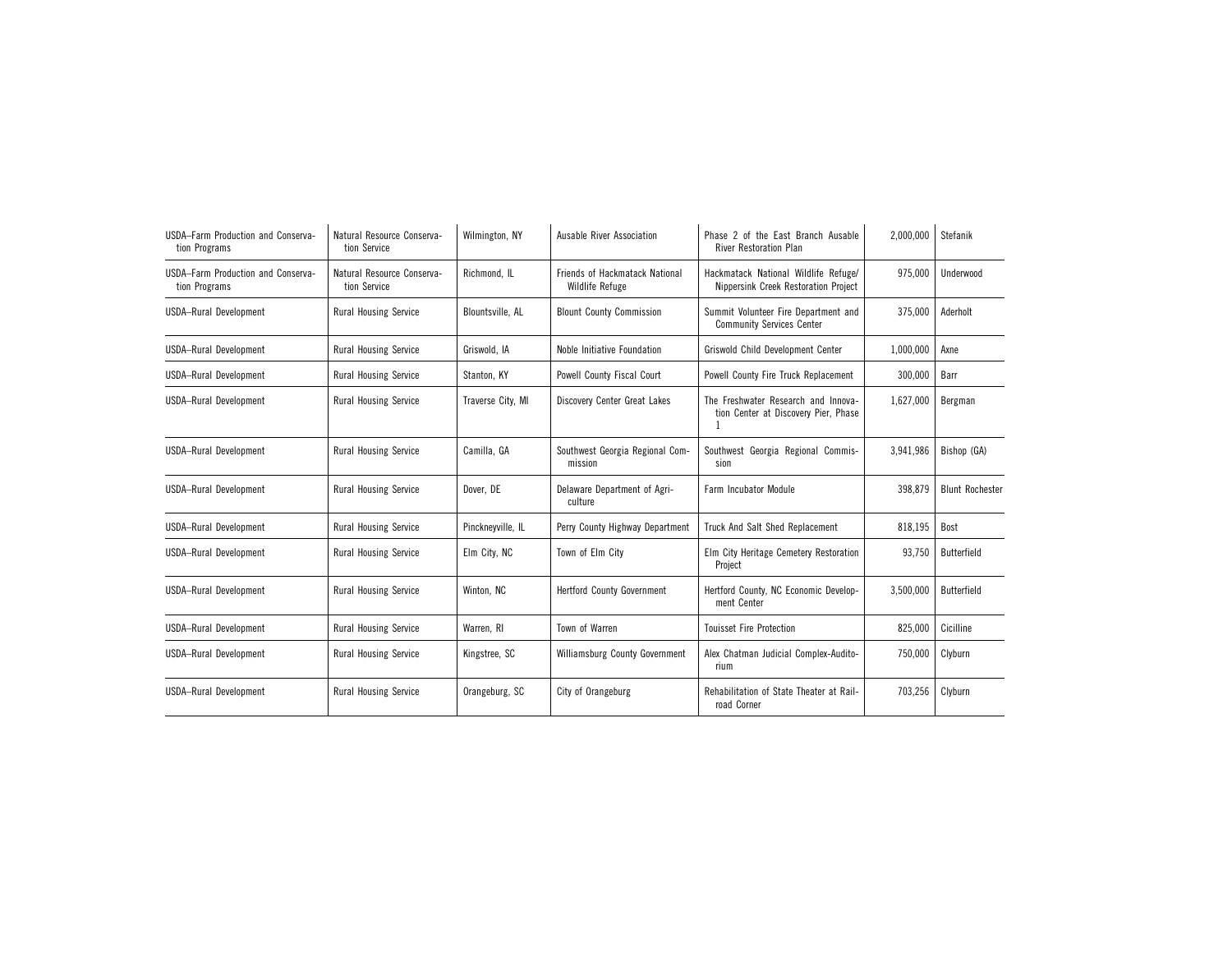| Agency                        | Account                      | Location            | Recipient                                 | Project                                                                                             | <b>House Amount</b> | <b>House Requestors</b> |
|-------------------------------|------------------------------|---------------------|-------------------------------------------|-----------------------------------------------------------------------------------------------------|---------------------|-------------------------|
| <b>USDA-Rural Development</b> | <b>Rural Housing Service</b> | Port Royal, SC      | Beaufort-Jasper YMCA of the<br>LowCountry | Jasper YMCA Facility                                                                                | 1,500,000           | Clyburn                 |
| USDA-Rural Development        | <b>Rural Housing Service</b> | Pleasanton, TX      | City of Pleasanton, TX                    | Pleasanton Police Department and Mu-<br>nicipal Court                                               | 2.975.000           | Cuellar                 |
| <b>USDA-Rural Development</b> | Rural Housing Service        | Rio Grande City. TX | Rio Grande City                           | Rio Grande City Public Safety Building<br>and Emergency Shelter                                     | 2,509,264           | Cuellar                 |
| <b>USDA-Rural Development</b> | <b>Rural Housing Service</b> | Zapata, TX          | Zapata County                             | Zapata County Sheriff's Office                                                                      | 660,000             | Cuellar                 |
| USDA-Rural Development        | <b>Rural Housing Service</b> | Zapata, TX          | Zapata County                             | Zapata County Fire Station                                                                          | 1,100,000           | Cuellar                 |
| USDA-Rural Development        | <b>Rural Housing Service</b> | Laredo, TX          | Webb County                               | Rio Bravo Street Improvements                                                                       | 1,500,000           | Cuellar                 |
| <b>USDA-Rural Development</b> | Rural Housing Service        | Greenfield, IL      | City of Greenfield                        | City of Greenfield, IL-Police Depart-<br>ment                                                       | 393,723             | Davis, Rodney           |
| USDA-Rural Development        | <b>Rural Housing Service</b> | Lebanon, OR         | <b>Crossroads Communities</b>             | Lebanon Community Services Center                                                                   | 1,750,000           | DeFazio                 |
| <b>USDA-Rural Development</b> | <b>Rural Housing Service</b> | Panama City, FL     | Bay County, Florida                       | <b>Fountain Fire Station</b>                                                                        | 3,225,000           | Dunn                    |
| <b>USDA-Rural Development</b> | <b>Rural Housing Service</b> | Westville, FL       | Town of Westville                         | Town of Westville Multi-Response Fa-<br>cility                                                      | 1,260,000           | Dunn                    |
| <b>USDA-Rural Development</b> | Rural Housing Service        | Anthony, TX         | Town of Anthony, Texas                    | Town of Anthony, Texas Police Depart-<br>ment, Municipal Court, and Emer-<br>gency Shelter Facility | 1,925,000           | Escobar                 |
| <b>USDA-Rural Development</b> | <b>Rural Housing Service</b> | Fort Stockton, TX   | City of Fort Stockton                     | Fort Stockton, Texas Wastewater Clari-<br>fier                                                      | 286.114             | Gonzales. Tony          |
| <b>USDA-Rural Development</b> | <b>Rural Housing Service</b> | Castroville, TX     | City of Castroville                       | Castroville. Texas Parks and Recre-<br>ation Community Building                                     | 1,705,340           | Gonzales, Tony          |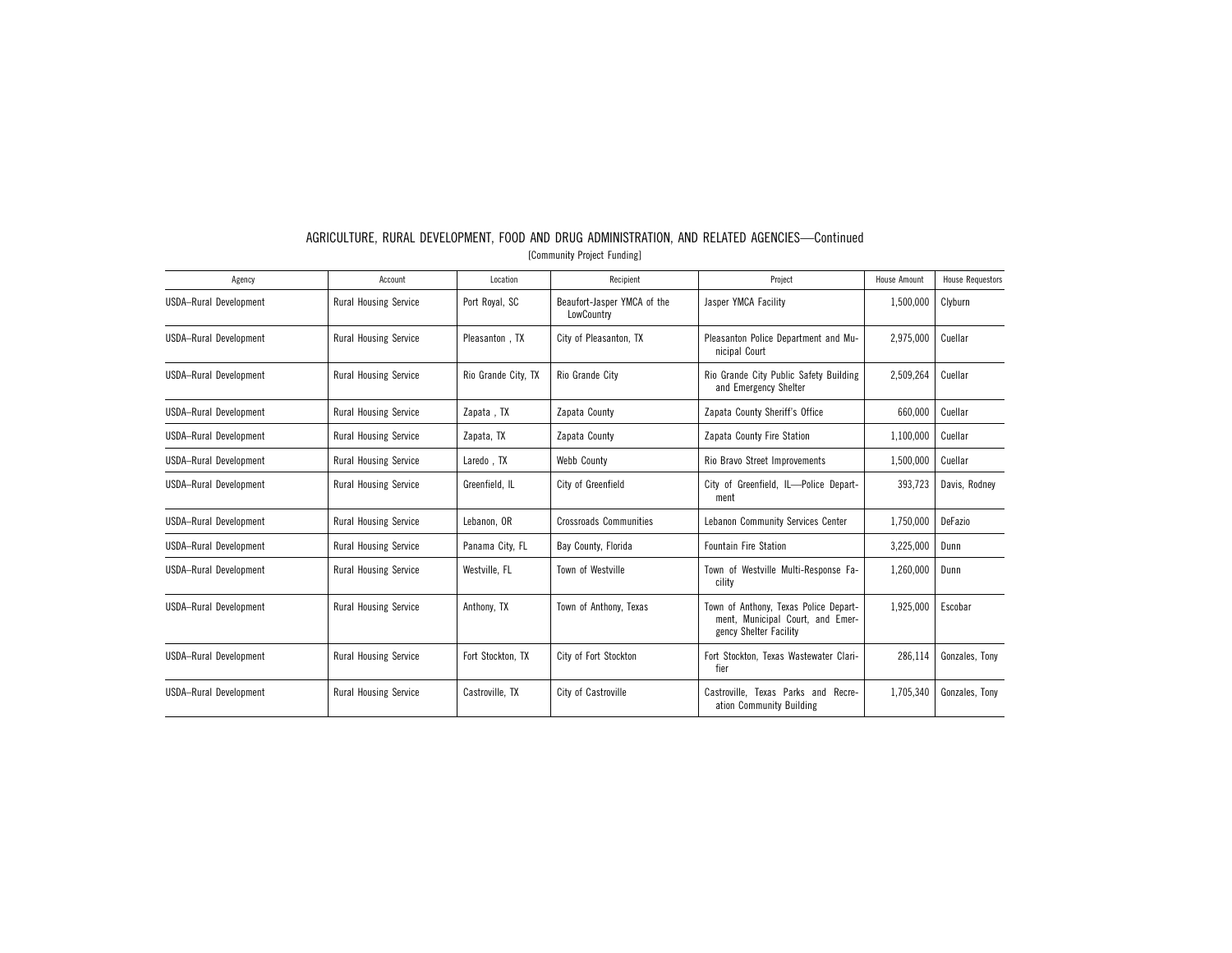| <b>USDA-Rural Development</b> | <b>Rural Housing Service</b> | Hannibal, MO       | Hannibal School District 60                                   | Hannibal Regional Innovative Center                                                                                       | 4,000,000 | Graves (MO)  |
|-------------------------------|------------------------------|--------------------|---------------------------------------------------------------|---------------------------------------------------------------------------------------------------------------------------|-----------|--------------|
| <b>USDA-Rural Development</b> | <b>Rural Housing Service</b> | Meadville, MS      | Town of Meadville                                             | Meadville Police Department Patrol Ve-<br>hicle                                                                           | 30,000    | Guest        |
| <b>USDA-Rural Development</b> | <b>Rural Housing Service</b> | Litchfield, CT     | Connecticut Junior Republic Asso-<br>ciation, Inc.            | CJR Expansion of Resources for Agri-<br>cultural Educational, After-School<br>and Behavioral Health Services for<br>Youth | 750,000   | Hayes        |
| <b>USDA-Rural Development</b> | <b>Rural Housing Service</b> | Gibertville, IA    | City of Gilbertville                                          | City of Gilbertville Emergency Services<br><b>Building</b>                                                                | 500,000   | Hinson       |
| USDA-Rural Development        | <b>Rural Housing Service</b> | Largo, MD          | Prince George's County                                        | <b>Water Storage Tanks</b>                                                                                                | 1,311,000 | Hover        |
| <b>USDA-Rural Development</b> | <b>Rural Housing Service</b> | Batavia. NY        | City of Batavia                                               | Batavia Public Safety Facility                                                                                            | 2,500,000 | Jacobs (NY)  |
| <b>USDA-Rural Development</b> | <b>Rural Housing Service</b> | Elma, NY           | Town of Elma                                                  | Elma Senior Center Improvements                                                                                           | 165,000   | Jacobs (NY)  |
| <b>USDA-Rural Development</b> | <b>Rural Housing Service</b> | Marietta, OH       | Ohio Historical Society dba Ohio<br><b>History Connection</b> | <b>Ohio River Museum Re-invention</b>                                                                                     | 2,750,000 | Johnson (OH) |
| <b>USDA-Rural Development</b> | <b>Rural Housing Service</b> | Belmont, OH        | Belmont Volunteer Fire Depart-<br>ment                        | <b>Belmont VFD New Station</b>                                                                                            | 3,423,750 | Johnson (OH) |
| <b>USDA-Rural Development</b> | <b>Rural Housing Service</b> | McConnellsburg, PA | <b>Fulton County Medical Center</b><br>Foundation             | Clinical Education Suite and Wellness<br>Center                                                                           | 60,000    | Joyce (PA)   |
| <b>USDA-Rural Development</b> | <b>Rural Housing Service</b> | McConnellsburg, PA | McConnellsburg Volunteer Fire<br>Company                      | Pierce Arrow XT PUC Pumper Firetruck                                                                                      | 562,500   | Joyce (PA)   |
| <b>USDA-Rural Development</b> | <b>Rural Housing Service</b> | Pontotoc, MS       | City of Pontotoc                                              | City of Pontotoc Fire Station                                                                                             | 1,100,000 | Kelly (MS)   |
| <b>USDA-Rural Development</b> | <b>Rural Housing Service</b> | Walthall, MS       | Webster County Board of Super-<br>visors                      | <b>Webster County Operations Center</b>                                                                                   | 3,000,000 | Kelly (MS)   |
| USDA-Rural Development        | <b>Rural Housing Service</b> | Zelienople, PA     | <b>Harmony Fire District</b>                                  | Harmony Fire District Station                                                                                             | 1,500,000 | Kelly (PA)   |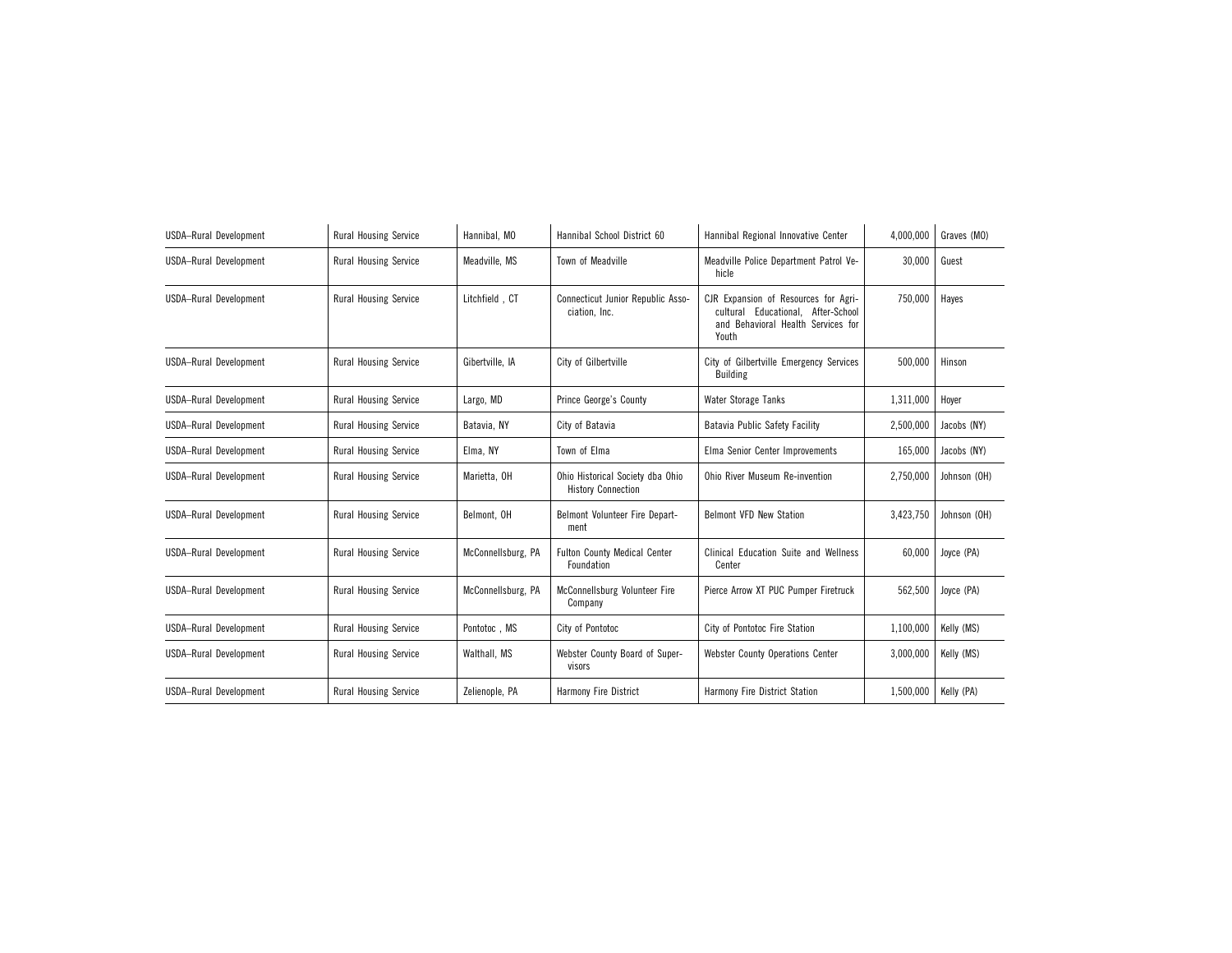| Agency                        | Account                      | Location             | Recipient                                     | Project                                                                                      | <b>House Amount</b> | <b>House Requestors</b> |
|-------------------------------|------------------------------|----------------------|-----------------------------------------------|----------------------------------------------------------------------------------------------|---------------------|-------------------------|
| <b>USDA-Rural Development</b> | <b>Rural Housing Service</b> | Edgewater Park, NJ   | Township of Edgewater Park                    | Edgewater Park Township Public Safety<br><b>Building</b>                                     | 4,400,000           | Kim (NJ)                |
| <b>USDA-Rural Development</b> | Rural Housing Service        | Prairie du Chien, WI | City of Prairie du Chien                      | Prairie du Chien Public Safety Center                                                        | 4,950,000           | Kind                    |
| USDA-Rural Development        | <b>Rural Housing Service</b> | Lancaster. WI        | Grant County, WI                              | Grant County Public Safety Commu-<br>nications System Upgrade                                | 2,026,977           | Kind                    |
| <b>USDA-Rural Development</b> | <b>Rural Housing Service</b> | New Lisbon, WI       | City of New Lisbon                            | New Lisbon Police Department                                                                 | 400,000             | Kind                    |
| <b>USDA-Rural Development</b> | <b>Rural Housing Service</b> | Pontiac, IL          | City of Pontiac                               | Pontiac Fire Department Substation                                                           | 500,000             | Kinzinger               |
| <b>USDA-Rural Development</b> | Rural Housing Service        | Mount Morris, IL     | Mt Morris Fire Protection District            | Mt. Morris Fire Station                                                                      | 1,000,000           | Kinzinger               |
| <b>USDA-Rural Development</b> | Rural Housing Service        | Mt. Lemmon, AZ       | Mt. Lemmon Fire District                      | Mt Lemmon Fire District Fire Station<br>Remodel and Expansion                                | 1,673,194           | Kirkpatrick             |
| <b>USDA-Rural Development</b> | Rural Housing Service        | Elmwood, IL          | <b>Elmwood Community Foundation</b>           | Elmwood Rural Health and Wellness<br>Center                                                  | 3,750,000           | LaHood                  |
| USDA-Rural Development        | <b>Rural Housing Service</b> | Portola, CA          | <b>Feather River Rail Society</b>             | Frederick Whitman Display and Event<br><b>Building</b>                                       | 1,000,000           | LaMalfa                 |
| USDA-Rural Development        | <b>Rural Housing Service</b> | Mora, NM             | HELP New Mexico, Inc.                         | Mora County Hub for Community-based<br>Services                                              | 750.000             | Leger Fernandez         |
| <b>USDA-Rural Development</b> | Rural Housing Service        | Pleasant Garden, NC  | Pleasant Garden Fire Department.<br>Inc       | Real Time UTV Response                                                                       | 75.000              | <b>Manning</b>          |
| <b>USDA-Rural Development</b> | Rural Housing Service        | Greenfield, MA       | Franklin Regional Council of Gov-<br>ernments | Purchase of voice over pagers for first<br>responders in Franklin County, Mas-<br>sachusetts | 210.000             | McGovern                |
| <b>USDA-Rural Development</b> | <b>Rural Housing Service</b> | Spencer, MA          | Town of Spencer                               | Town of Spencer Fiber Optic Network                                                          | 426,360             | McGovern                |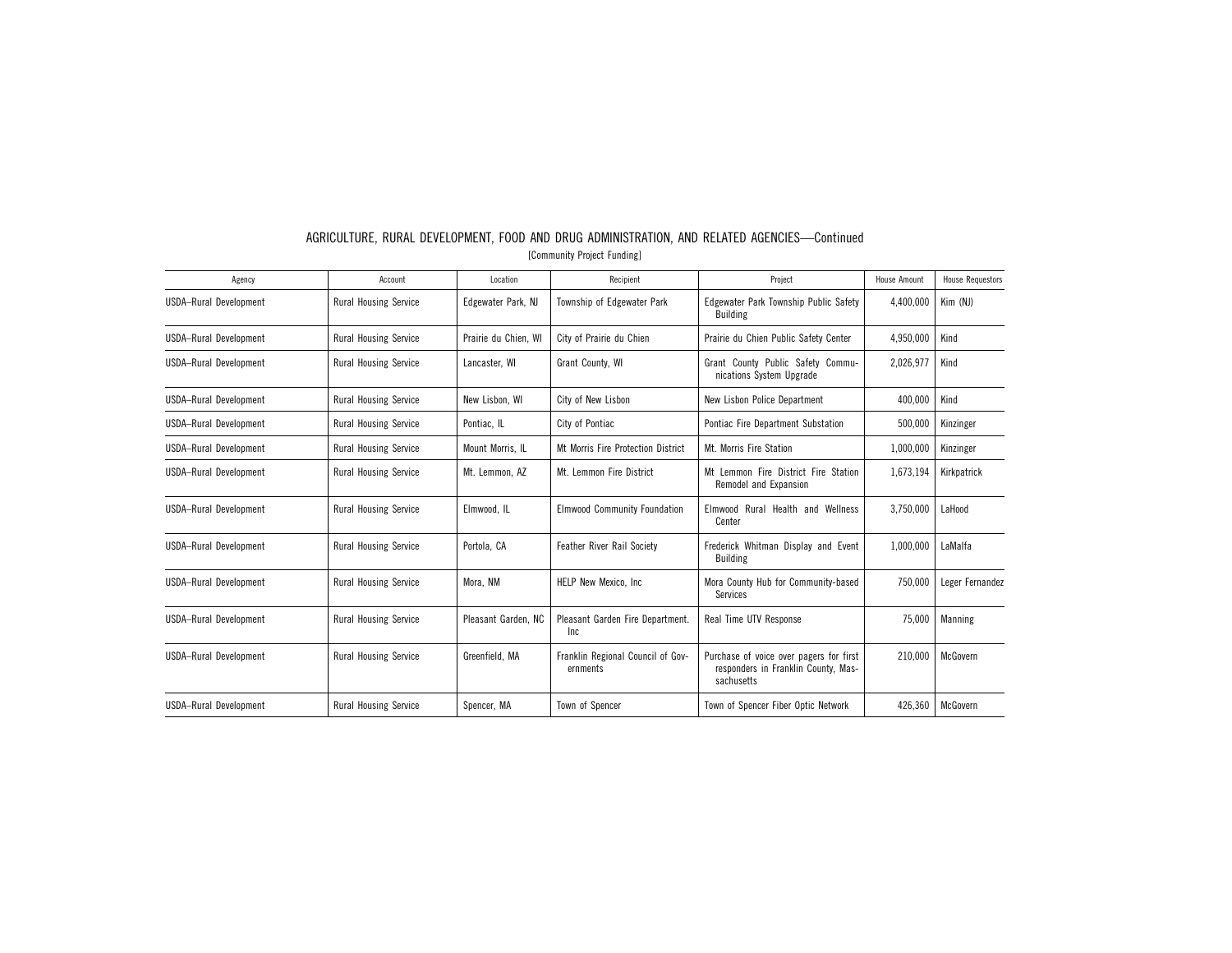| <b>USDA-Rural Development</b> | <b>Rural Housing Service</b> | Bloomsburg, PA   | Ben Franklin Technology Partners<br>Northeastern Pennsylvania          | Bloomsburg Regional Technology Cen-<br>ter                               | 384,381   | Meuser        |
|-------------------------------|------------------------------|------------------|------------------------------------------------------------------------|--------------------------------------------------------------------------|-----------|---------------|
| USDA-Rural Development        | <b>Rural Housing Service</b> | Orwigsburg, PA   | Borough of Orwigsburg                                                  | Orwigsburg Veterans Community Me-<br>morial Hall                         | 750,000   | Meuser        |
| USDA-Rural Development        | <b>Rural Housing Service</b> | Brigham City, UT | Boys and Girls Club of Northern<br>Utah                                | Northern Utah Nonprofit Center                                           | 1,000,000 | Moore (UT)    |
| <b>USDA-Rural Development</b> | <b>Rural Housing Service</b> | Buena, WA        | Yakima Valley Council on Alco-<br>holism Triumph Treatment<br>Services | Yakima Valley Council on Alcoholism<br><b>Triumph Treatment Services</b> | 1.400.725 | Newhouse      |
| <b>USDA-Rural Development</b> | <b>Rural Housing Service</b> | Flagstaff, AZ    | Coconino County                                                        | Coconino County Tribal Nations Service<br>Center                         | 1,375,000 | 0'Halleran    |
| <b>USDA-Rural Development</b> | <b>Rural Housing Service</b> | Globe, AZ        | City of Globe                                                          | Michaelson Building Incubator Work-<br>force Development Project         | 750,000   | O'Halleran    |
| USDA-Rural Development        | <b>Rural Housing Service</b> | Purvis, MS       | Lamar County Board of Super-<br>visors                                 | Lamar County Crisis Stabilization Unit                                   | 2,250,000 | Palazzo       |
| USDA-Rural Development        | <b>Rural Housing Service</b> | Salinas, CA      | <b>County of Monterey</b>                                              | Monterey County Family Justice Center                                    | 275,000   | Panetta       |
| <b>USDA-Rural Development</b> | <b>Rural Housing Service</b> | Conway, NH       | <b>Starting Point</b>                                                  | Advocacy Center                                                          | 175,000   | Pappas        |
| USDA-Rural Development        | <b>Rural Housing Service</b> | Laconia, NH      | Laconia Police Department                                              | Critical Evidence and Equipment Stor-<br>age Facility Project            | 96,250    | Pappas        |
| USDA-Rural Development        | <b>Rural Housing Service</b> | Dodgeville, WI   | Southwestern Wisconsin Commu-<br>nity Action Program Inc               | Dodgeville, WI Head Start Expansion                                      | 190,000   | Pocan         |
| <b>USDA-Rural Development</b> | <b>Rural Housing Service</b> | Delmont, PA      | Westmoreland County Food Bank<br>Inc                                   | <b>Westmoreland County Food Bank</b>                                     | 805,233   | Reschenthaler |
| <b>USDA-Rural Development</b> | <b>Rural Housing Service</b> | Perryopolis, PA  | Commissioners of the County of<br>Fayette                              | Fayette County Joint Tactical Training<br>Center                         | 550,000   | Reschenthaler |
| USDA-Rural Development        | <b>Rural Housing Service</b> | Colville, WA     | <b>Stevens County</b>                                                  | Stevens County Justice Center                                            | 4,000,000 | Rodgers (WA)  |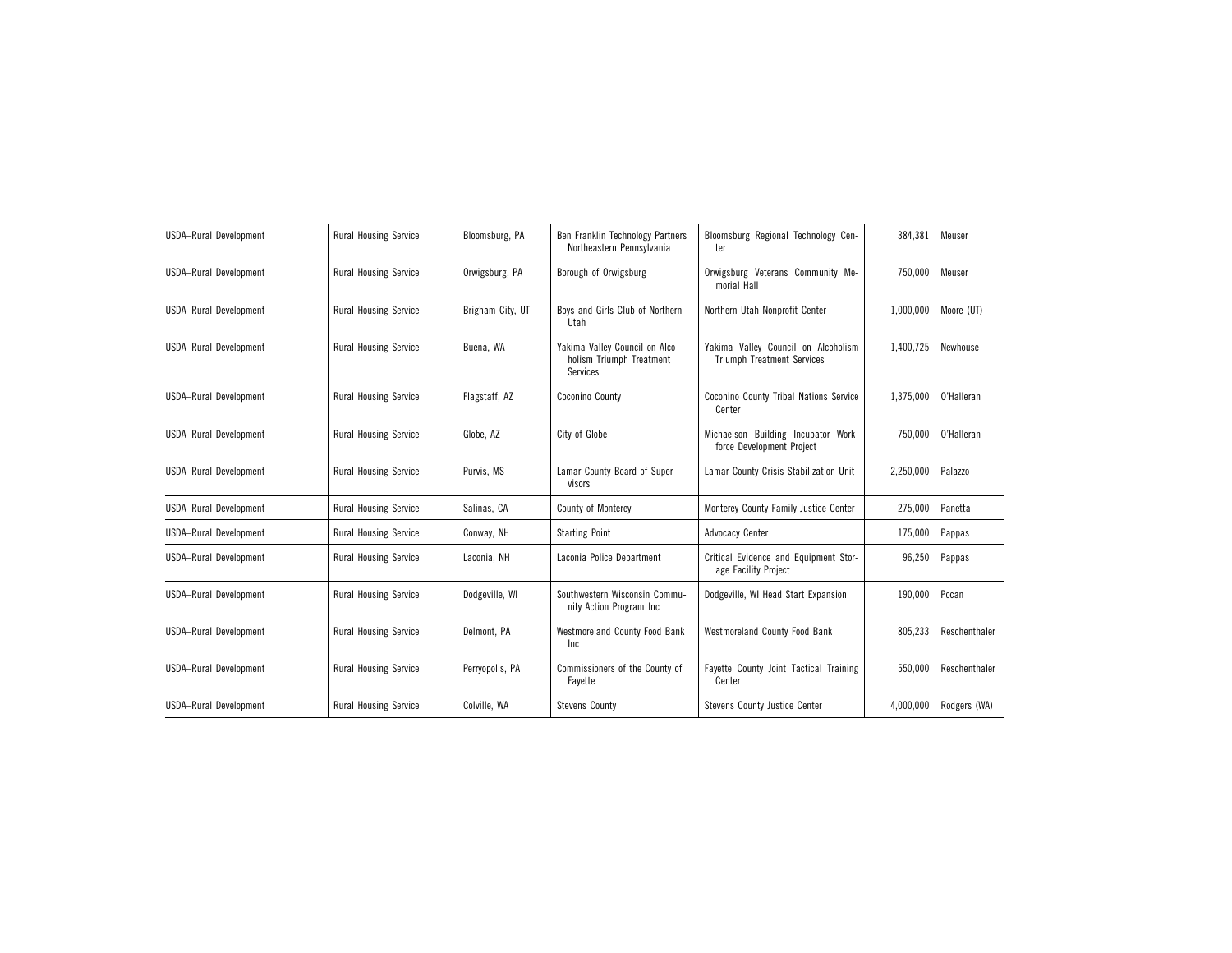| Agency                        | Account                      | Location       | Recipient                                              | Project                                                                                   | <b>House Amount</b> | <b>House Requestors</b> |
|-------------------------------|------------------------------|----------------|--------------------------------------------------------|-------------------------------------------------------------------------------------------|---------------------|-------------------------|
| USDA-Rural Development        | <b>Rural Housing Service</b> | Clinton, NC    | Sampson County Community Col-<br>lege Foundation, Inc. | Sampson Community College Activities<br>Center                                            | 1,507,575           | Rouzer                  |
| <b>USDA-Rural Development</b> | <b>Rural Housing Service</b> | Banning, CA    | Morongo Band of Mission Indians                        | Morongo Fire Station Capital Improve-<br>ment Project                                     | 1,000,000           | Ruiz                    |
| <b>USDA-Rural Development</b> | <b>Rural Housing Service</b> | Saipan, MP     | Commonwealth Healthcare Cor-<br>poration               | Peritoneal Dialysis in Tinian (Tinian,<br>MP                                              | 389,250             | Sablan                  |
| <b>USDA-Rural Development</b> | Rural Housing Service        | Saipan, MP     | Joeten-Kiyu Public Library                             | Furniture Upgrade<br>Public<br>Libraries<br>(Saipan, Tinian, and Rota, MP)                | 436,191             | Sablan                  |
| <b>USDA-Rural Development</b> | <b>Rural Housing Service</b> | Saipan, MP     | Commonwealth Healthcare Cor-<br>poration               | Parking space expansion (Saipan, MP)                                                      | 4,189,500           | Sablan                  |
| USDA-Rural Development        | <b>Rural Housing Service</b> | Saipan, MP     | Joeten-Kiyu Public Library                             | Joeten-Kiyu Public Library Solar Power<br>System (Saipan, MP)                             | 1,200,000           | Sablan                  |
| USDA-Rural Development        | <b>Rural Housing Service</b> | Yigo, GU       | Guahan Livestock Producers Asso-<br>ciation            | Guahan Livestock Producers Coopera-<br>tive Customs Slaughterhouse                        | 1.400.000           | San Nicolas             |
| USDA-Rural Development        | <b>Rural Housing Service</b> | Wenatchee, WA  | Chelan Douglas Community Action<br>Council             | Community<br>Chelan Douglas<br>Action<br>Council (CDCAC) Food Distribution<br>Center WA08 | 3.000.000           | Schrier                 |
| USDA-Rural Development        | <b>Rural Housing Service</b> | Kosse, TX      | Kosse Volunteer Fire Department                        | Kosse Volunteer Fire Department                                                           | 438,750             | Sessions                |
| USDA-Rural Development        | <b>Rural Housing Service</b> | Challis, ID    | <b>Custer County Commissioners</b>                     | <b>Custer County Court Annex Building</b>                                                 | 600,000             | Simpson                 |
| <b>USDA-Rural Development</b> | Rural Housing Service        | McCammon, ID   | City of McCammon                                       | <b>McCammon Fire Station</b>                                                              | 813,750             | Simpson                 |
| USDA-Rural Development        | Rural Housing Service        | Twin Falls, ID | College of Southern Idaho                              | Jerome Education and Training Center                                                      | 3,300,000           | Simpson                 |
| USDA-Rural Development        | <b>Rural Housing Service</b> | Niobrara, NE   | Santee Sioux Nation                                    | Santee Sioux Nation Youth Center                                                          | 1,000,000           | Smith (NE)              |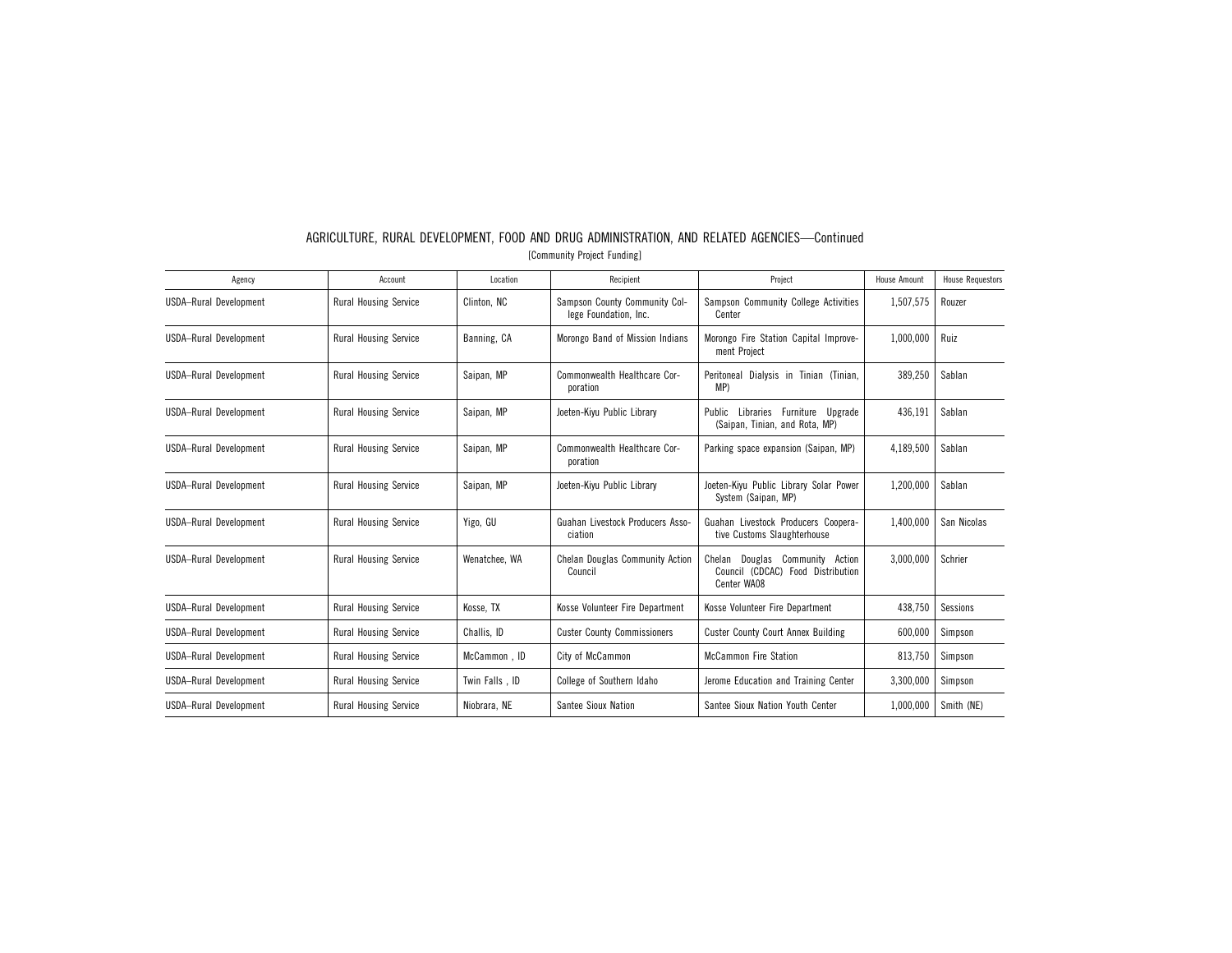| USDA-Rural Development        | <b>Rural Housing Service</b> | Lake Alfred. FL  | The City of Lake Alfred                         | Fire Engine Replacement                                        | 412,500   | Soto          |
|-------------------------------|------------------------------|------------------|-------------------------------------------------|----------------------------------------------------------------|-----------|---------------|
| <b>USDA-Rural Development</b> | <b>Rural Housing Service</b> | Bernalillo, NM   | Pueblo of Sandia                                | Pueblo of Sandia                                               | 1,458,019 | Stansbury     |
| <b>USDA-Rural Development</b> | <b>Rural Housing Service</b> | Tijeras, NM      | East Mountain Food Pantry, Inc.                 | East Mountain Food Pantry Purpose-<br><b>Built Facility</b>    | 712,500   | Stansbury     |
| USDA-Rural Development        | <b>Rural Housing Service</b> | Bernalillo, NM   | Sandoval County, NM                             | Sandoval County Animal Shelter                                 | 1,500,000 | Stansbury     |
| USDA-Rural Development        | <b>Rural Housing Service</b> | Port Henry, NY   | Town of Moriah                                  | Town of Moriah Police Station                                  | 122,500   | Stefanik      |
| <b>USDA-Rural Development</b> | <b>Rural Housing Service</b> | Okeechobee. FL   | City of Okeechobee                              | Okeechobee City Hall                                           | 660,000   | Steube        |
| USDA-Rural Development        | <b>Rural Housing Service</b> | Wauchula, FL     | AdventHealth Wauchula                           | 3D Mobile Mammography Unit                                     | 509,152   | Steube        |
| <b>USDA-Rural Development</b> | <b>Rural Housing Service</b> | Spanaway, WA     | Bethel School District 403                      | Spanaway Family Services Center                                | 2,250,000 | Strickland    |
| <b>USDA-Rural Development</b> | <b>Rural Housing Service</b> | Rolling Fork, MS | City of Rolling Fork                            | City of Rolling Fork Community Utiliza-<br>tion Complex        | 600,000   | Thompson (MS) |
| <b>USDA-Rural Development</b> | <b>Rural Housing Service</b> | Belzoni, MS      | The Rev George Lee Museums<br>Project           | The Rev George Lee Museums Project                             | 225,000   | Thompson (MS) |
| <b>USDA-Rural Development</b> | <b>Rural Housing Service</b> | Glendora, MS     | Town of Glendora                                | Emmett Till Historic Intrepid Center<br>Project                | 375,000   | Thompson (MS) |
| USDA-Rural Development        | <b>Rural Housing Service</b> | Moorhead, MS     | Mississippi Delta Community Col-<br>lege        | Mississippi Delta Community College<br><b>Training Academy</b> | 2,250,000 | Thompson (MS) |
| <b>USDA-Rural Development</b> | <b>Rural Housing Service</b> | Fayette, MS      | City of Fayette, Mississippi                    | City of Fayette Municipal Safety Com-<br>plex                  | 1,125,000 | Thompson (MS) |
| <b>USDA-Rural Development</b> | Rural Housing Service        | Indiana, PA      | Central Allegheny Challenger<br>Learning Center | Central Allegheny Challenger Learning<br>Center                | 1,102,500 | Thompson (PA) |
| <b>USDA-Rural Development</b> | Rural Housing Service        | Snow Shoe, PA    | Penn State College of Medicine                  | <b>LION Mobile Clinic</b>                                      | 667,500   | Thompson (PA) |
| <b>USDA-Rural Development</b> | Rural Housing Service        | Frostburg, MD    | City of Frostburg                               | The Frostburg Childcare Center                                 | 531,718   | Trone         |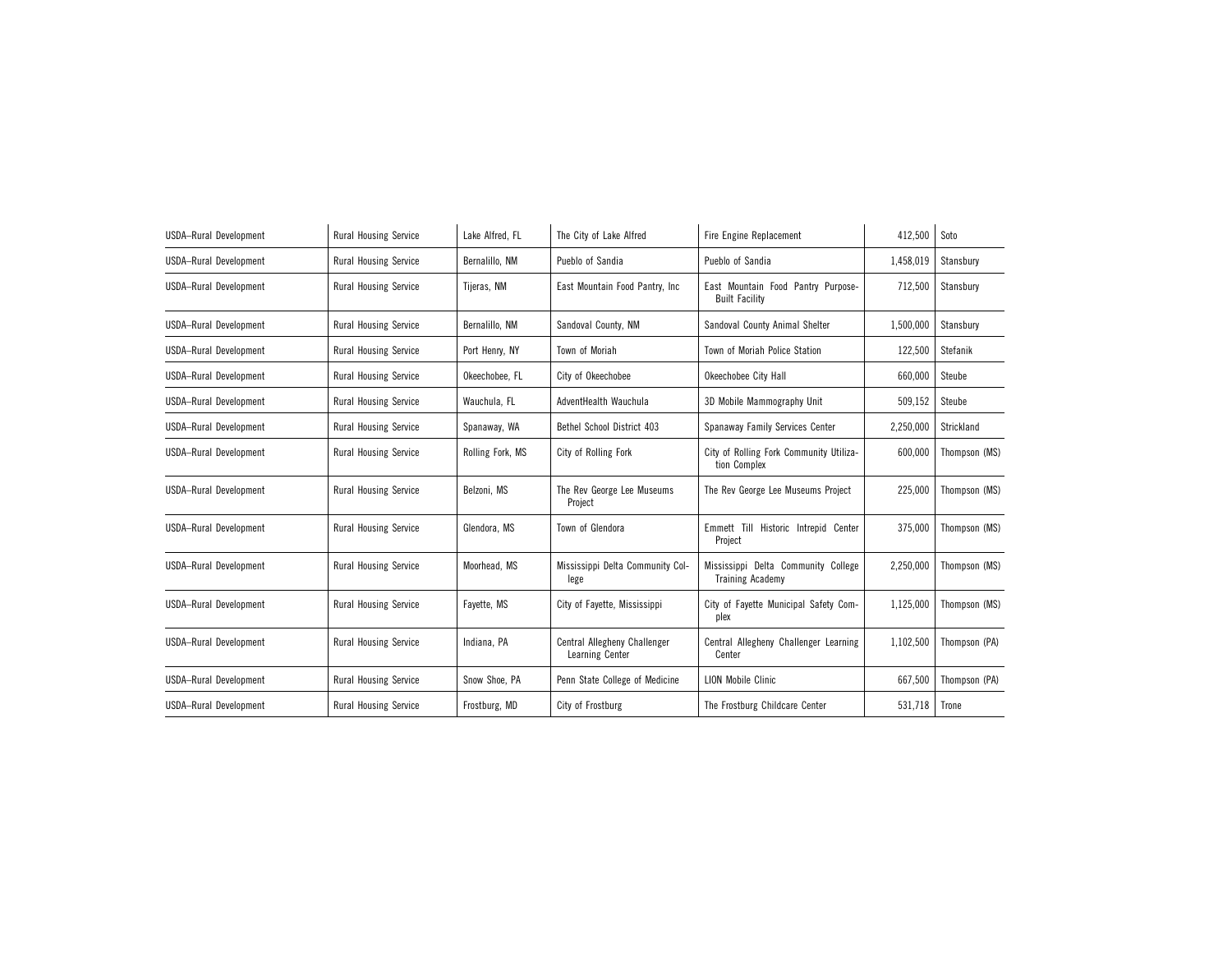| Agency                        | Account                        | Location          | Recipient                                                | Project                                                     | <b>House Amount</b> | <b>House Requestors</b> |
|-------------------------------|--------------------------------|-------------------|----------------------------------------------------------|-------------------------------------------------------------|---------------------|-------------------------|
| USDA-Rural Development        | <b>Rural Housing Service</b>   | Parlier, CA       | City of Parlier                                          | City of Parlier Police Station                              | 875,000             | Valadao                 |
| USDA-Rural Development        | <b>Rural Housing Service</b>   | Greenfield, OH    | Highland County Community Ac-<br>tion Organization, Inc. | Jefferson Street Business Center Ex-<br>pansion             | 275,000             | Wenstrup                |
| USDA-Rural Development        | <b>Rural Utilities Service</b> | Cullman, AL       | <b>Cullman Electric Cooperative</b>                      | Sprout Fiber Internet Project                               | 1.704.200           | Aderholt                |
| <b>USDA-Rural Development</b> | <b>Rural Utilities Service</b> | Donalsonville, GA | City of Donalsonville                                    | City of Donalsonville, GA                                   | 562,490             | Bishop (GA)             |
| USDA-Rural Development        | <b>Rural Utilities Service</b> | Gustine, CA       | City of Gustine                                          | City of Gustine's Broadband Equity<br>and Expansion Project | 1,350,000           | Costa                   |
| USDA-Rural Development        | <b>Rural Utilities Service</b> | New London, MO    | Ralls County Electric Cooperative                        | Ralls County Fiber Project                                  | 375.000             | Graves (MO)             |
| <b>USDA-Rural Development</b> | <b>Rural Utilities Service</b> | Osage, IA         | <b>Osage Municipal Utilities</b>                         | Osage Municipal Utilities Orchard Fiber<br>Project          | 333,200             | Hinson                  |
| USDA-Rural Development        | <b>Rural Utilities Service</b> | Tipton, MO        | Co-Mo Connect                                            | Co-Mo Connect: Tantara Broadband<br>Expansion               | 960.112             | Luetkemever             |
| USDA-Rural Development        | <b>Rural Utilities Service</b> | Exmore, VA        | Eastern Shore of Virginia<br><b>Broadband Authority</b>  | Mt. Nebo and Bailey Neck FTTH                               | 196,269             | Luria                   |
| USDA-Rural Development        | <b>Rural Utilities Service</b> | Becklev. WV       | City of Beckley, West Virginia                           | Becklev.<br>WV<br>Broadband<br>Downtown<br>Project          | 925.070             | Miller (WV)             |
| <b>USDA-Rural Development</b> | <b>Rural Utilities Service</b> | Tillamook, OR     | <b>Tillamook County</b>                                  | <b>Tillamook County Fiber Network</b>                       | 3,000,000           | Schrader                |
| USDA-Rural Development        | <b>Rural Utilities Service</b> | Cromwell, MN      | City of Cromwell                                         | City of Cromwell Broadband Project                          | 455,978             | Stauber                 |
| USDA-Rural Development        | <b>Rural Utilities Service</b> | Fort Edward, NY   | <b>Washington County</b>                                 | Washington County Broadband Expan-<br>sion                  | 1.000.000           | Stefanik                |
| <b>USDA-Rural Development</b> | <b>Rural Utilities Service</b> | Malone, NY        | Franklin County                                          | Franklin County Broadband Access                            | 900,000             | Stefanik                |